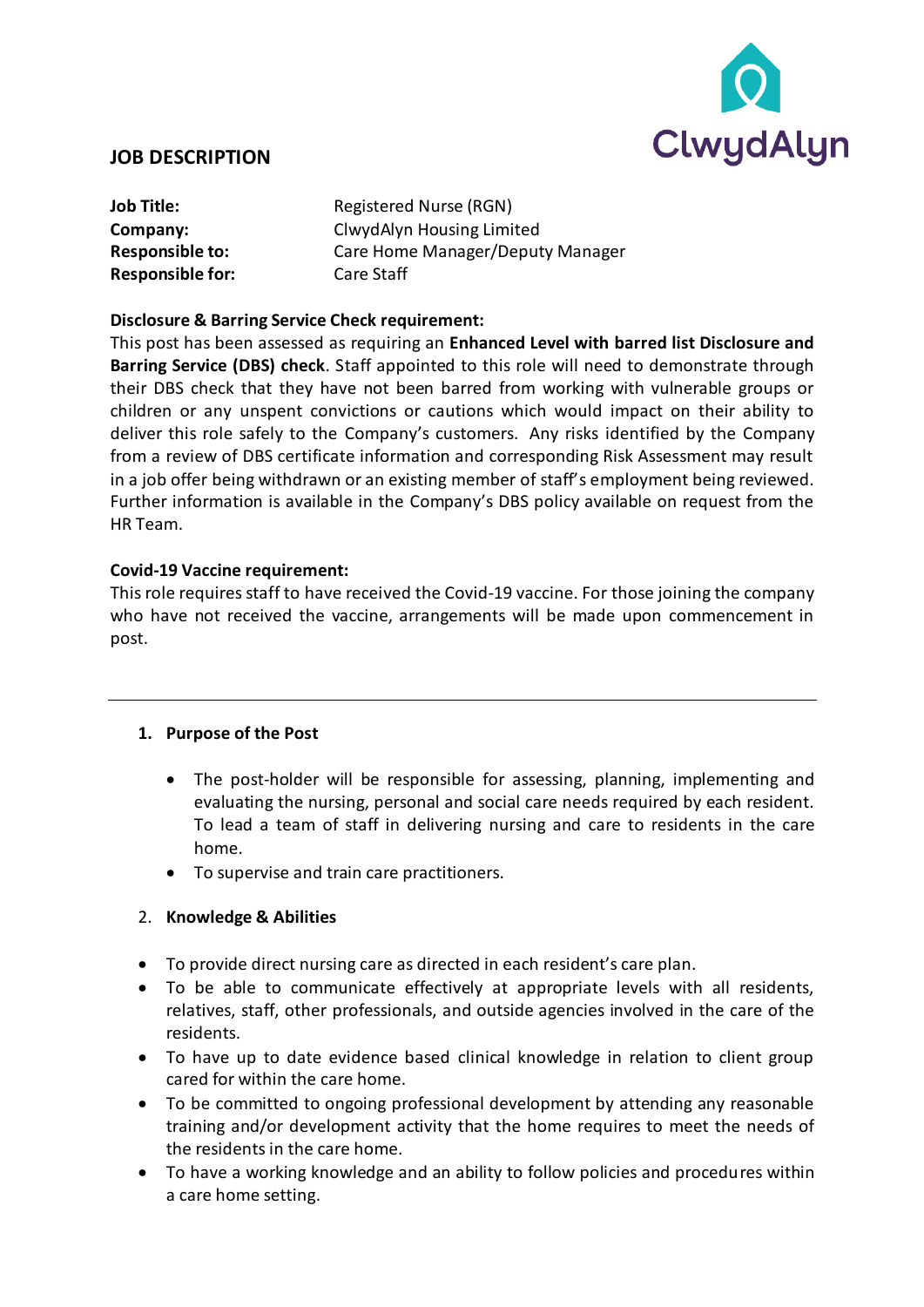- To have a working knowledge of the Regulation and Inspection Act of Social Care (Wales) Act 2016, National Minimum Standards for Older People and understanding of the role of the Care Inspectorate for Wales (CIW) within care homes.
- To have empathy and an understanding the range of needs clients in care home may have.
- Ability to work in a calm organised manner when under pressure*.*
- To ensure that all records used to record the nursing and care provided in the care home are kept up to date and that the staff team you are responsible for follow the policies and procedures within the home.
- To ensure the safe ordering, storage, checking, administration, recording and disposal of drugs and medicines in accordance with the care homes policies and procedures.
- To have a working knowledge of the principals and practical application of Person-Centred Care.

## **3. Managing Others**

- To plan, monitor, supervise and appraise the work of the staff employed at the home, ensuring that residents always receive the highest level of care.
- To be an effective team leader and role model in relation to the provision of highquality care for the care staff within the care home.
- To contribute to the development and training of care staff within the care home.
- To arrange for the security of resident's property and valuables.

### **4. Working with Others**

- To be able to communicate effectively (written and oral) at appropriate levels with all residents, relatives, staff, other professionals and outside agencies involved in the care of the residents.
- To deal with referrals, admissions and discharges to/from the Home, leasing as appropriate with all relevant statutory, relevant professionals and other agencies in order that a comprehensive assessment and records are kept of a residents' needs' and decisions that are made.
- To make clinical decisions relating to meeting the needs of residents in assessments and review meeting within the home. To be able to communicate these decisions effectively to the Care Homes Manager and within the team in various formats i.e. written, verbally.
- To deal with enquiries from residents and their families/advocates, ensuring always that residents are supported and cared for appropriately.
- To purchase goods within the care home according to agreed budgets.
- To provide information within the home that is relevant to the preparation of reports and meeting agendas.
- To promote the activities of the Home within the local community and to liaise as appropriate with relevant support groups.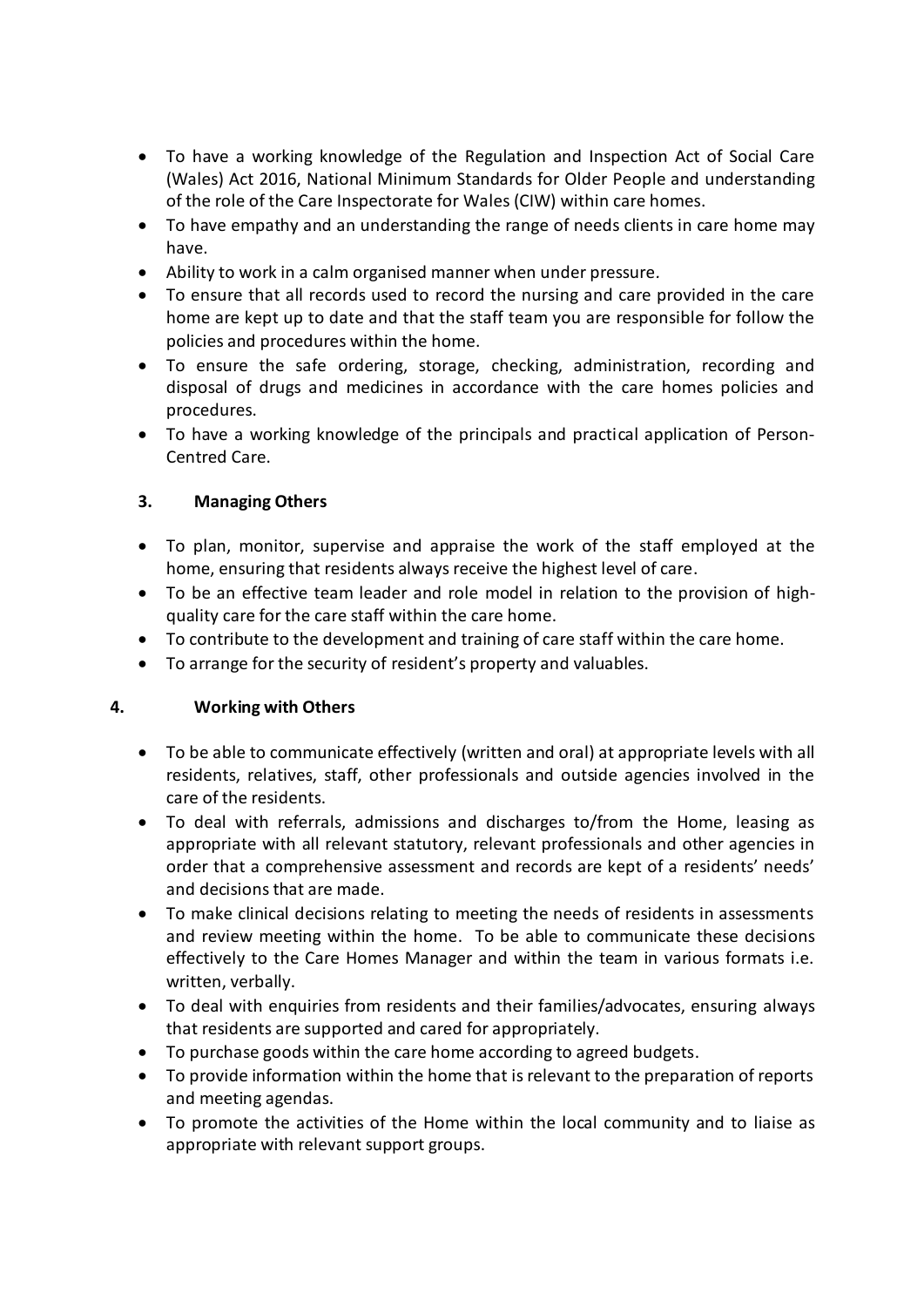## **5. Problem Solving / Decision Making / Innovation**

- The post holder will be able to make balanced and timely decisions based on available information and evidence.
- To take a proactive approach in consulting and involving others in the decisionmaking process as appropriate. This will require liaising with a number of people, these include residents; families; relevant professionals; statutory and regulatory professionals.
- The post holder will be expected to work within defined frameworks, implementing policy and procedures and communicating this to a range of people internally within the care home.

## **6. Use of Technology**

• The post holder will be expected to either have or within an agreed timescale, a good working knowledge and understanding generic (Microsoft Packages) and specialist (Housing and Care) IT packages.

## **7. Budgets & Cash Handling**

• Experience of following financial procedures in a work-related environment. This will involve the following of cash handling procedures within the care home and the Company e.g. resident's personal monies, collection of rents and petty cash.

### **8. Unsocial Conditions / Special Circumstances**

- A flexible approach to the role is required which will include the requirement to work on a rota which will require you to work the occasional evenings, weekends and nights shifts.
- To fully understand and comply with the NMC Code of Professional Conduct.

# **9. Core Responsibilities**

- To provide and actively promote excellent Customer Service for both internal and external service users and stakeholders, ensuring the customer experience is a positive one.
- To be responsible for the application of Health & Safety practices within daily working practices sharing a common responsibility for Health & Safety across the Association.
- To comply with the Association's Risk Management Strategy, identifying and mitigating against risk.
- To be responsible for the application of Equality and Diversity practices in accordance with Association policy and procedures within daily operations.
- To comply with Standing Orders, Association Policies and Procedures and to make know to Line Managers any areas which are not adequately covered.